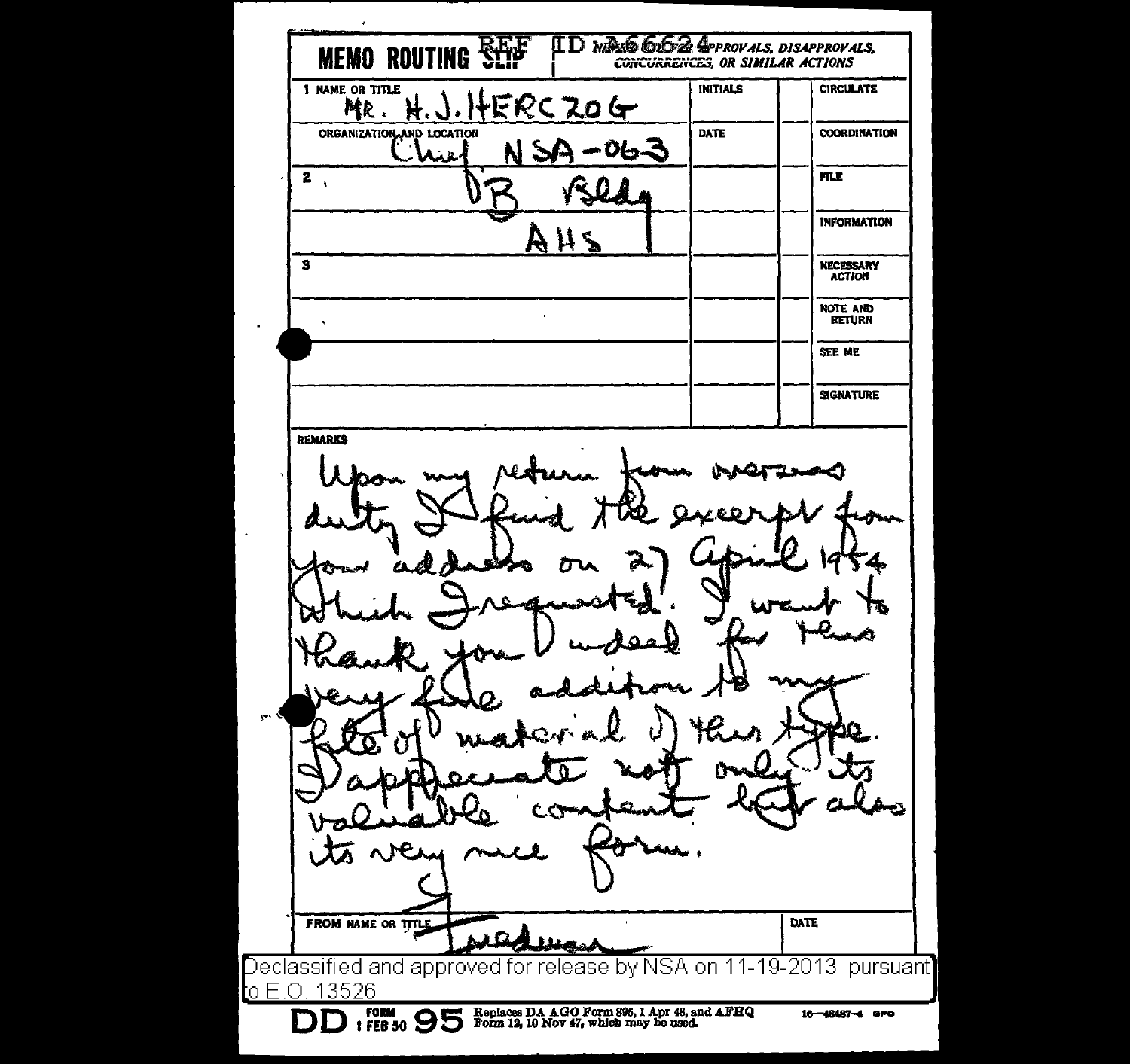### <del>TOP SECRE</del> REF ID: A66624 TOP SECRET Office Memorandum . UNITED STATES GOVERNMENT

TO : Mr. Friedman, Special Assistant FROM : H. J. Herczog, Chief, NSA-063 SUBJECT:

DATE: 3 August 1954

Attached is the excerpt from my address which you requested. I sincerely apologize for the delay and only hope that this will still be of some use to you. If you would like any additional information on this or any other part of the address, I shall be very happy to make it available in, I promise, a shorter time.

Field Operations Direction Group

Incl:  $a/s$ 

**DOWNGRAPE TO** WHEN INC. OSURES ARE REMOV

# **TOP SECRET**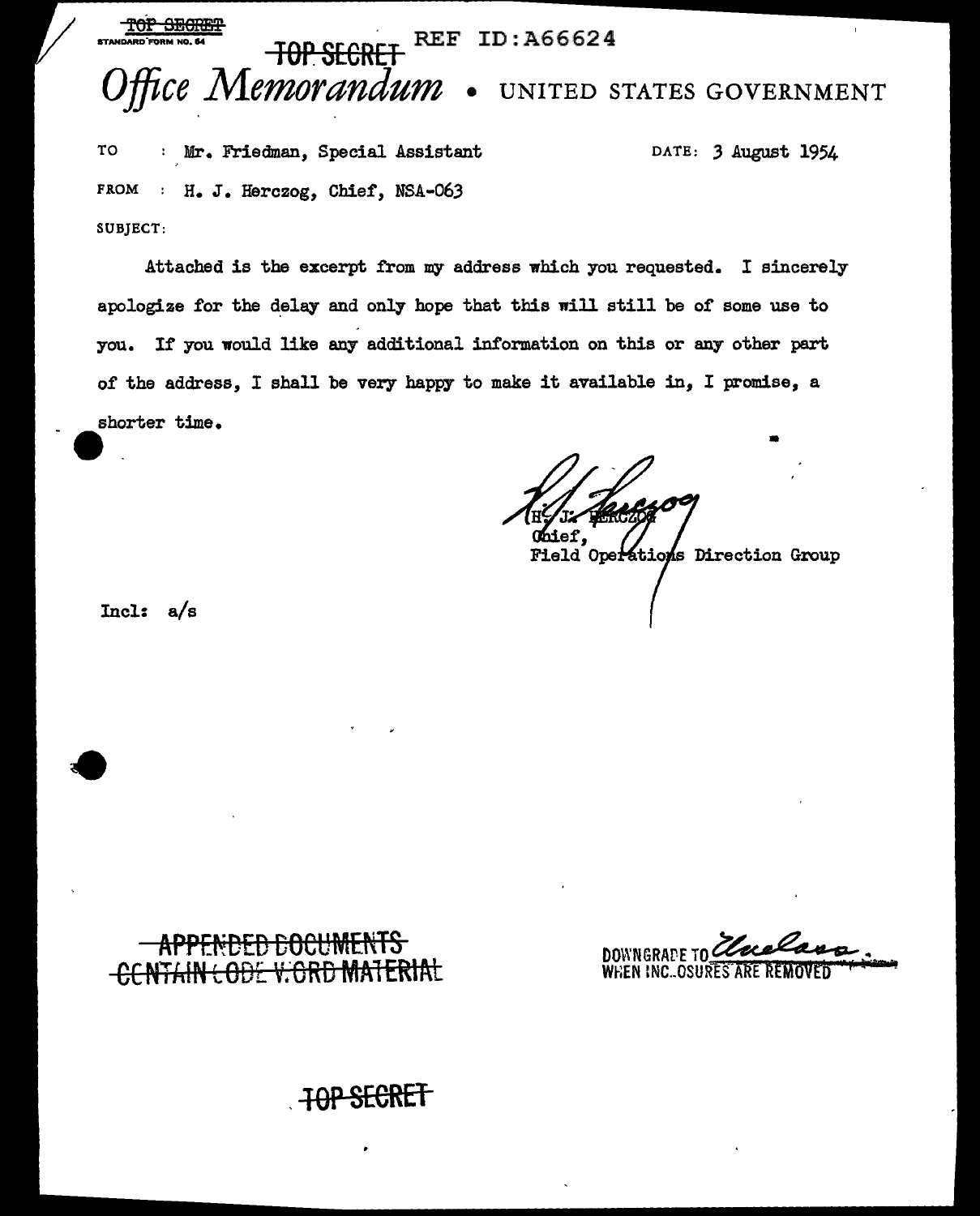# REF ID:A66624 **10PSECRET FROTH**

AN EXAMPLE OF COMINT CAPABILITY IN THE FIELD

 $\mathbf{r}$ 

AN EXCERPT FROM THE ADDRESS

"FIELD OPERATIONS"

Given by Chief, Field Operations Direction Group

- 27 April 1954 -

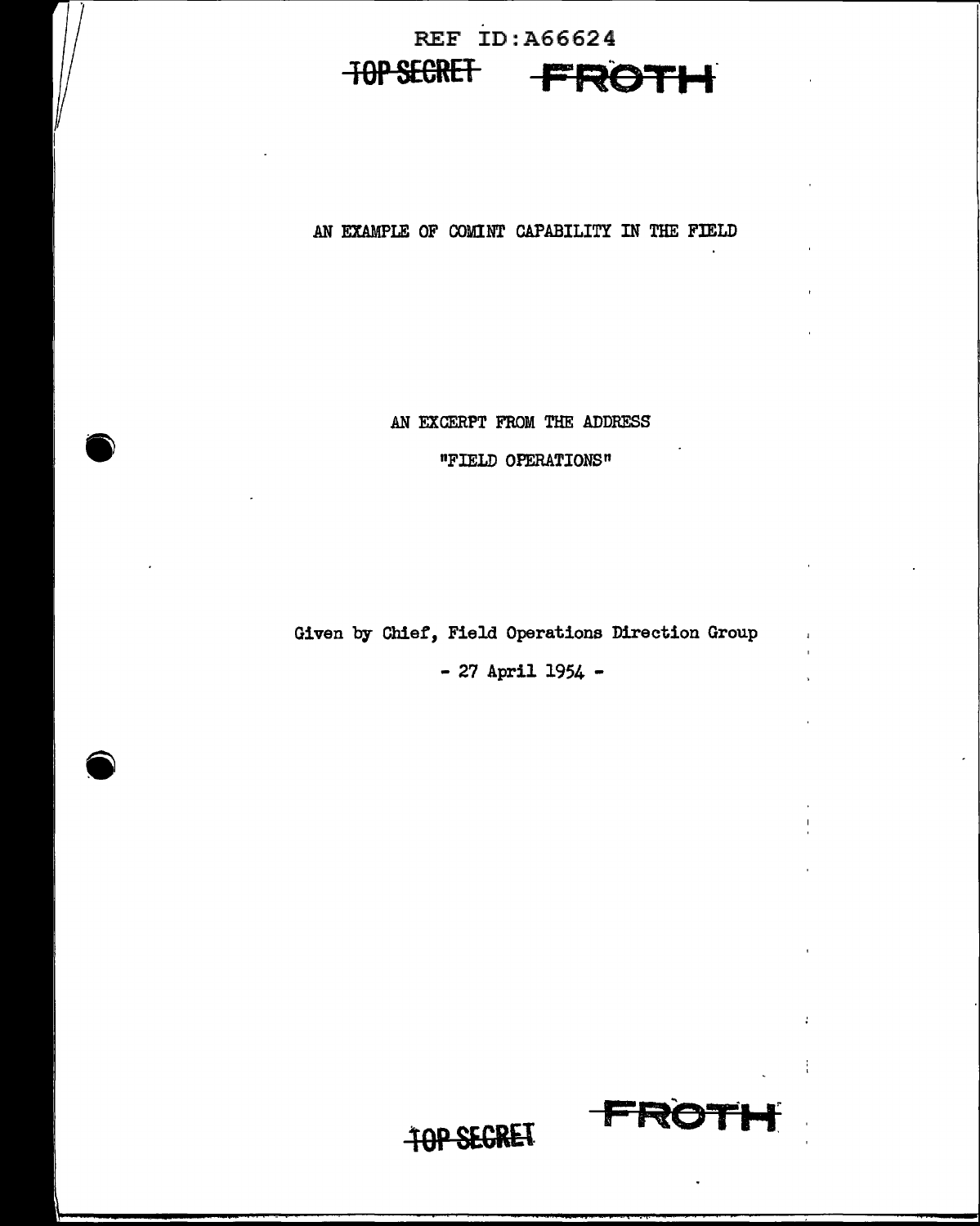# REF ID:A66624

FRO THE

## **TOP SECRET**

#### <del>TOP SECRET FROTH</del>

We have seen something now of what we have in the field, what they are doing, and why they are there. The next question to answer is, "how well are they doing their jobs?" This one is hard to answer very precisely. Existing capabilities in the field vary fairly widely at times, and it is not easy. to make a definite estimate. I think we can say, however, that the general level around the world is good, and that it is improving at a most encouraging rate every day.  $E[O 3.3(h)(2)]$ PL 86-36/50 USC 3605

A better way of treating this subject of field capability would be to discuss what can happen when a unit is capable. There have been a number of instances in recent months wherein many of our field units have made truly outstanding contributions; however, of more interest to you, perhaps, might be this story about the recent conflict in Korea.

We had COMINT units in Japan and Korea during the war, as you know, and in my opinion these units were, pound for pound, the best in the world. One of these units was an Air Force detachment, then known as Detachment 151 of the 15th Radio Squadron Mobile. The mission of this unit was to provide close COMINT support to the 5th Air Force in Korea, and it did this by inter-

cepting and processing the

**TOP. SEGRt.1**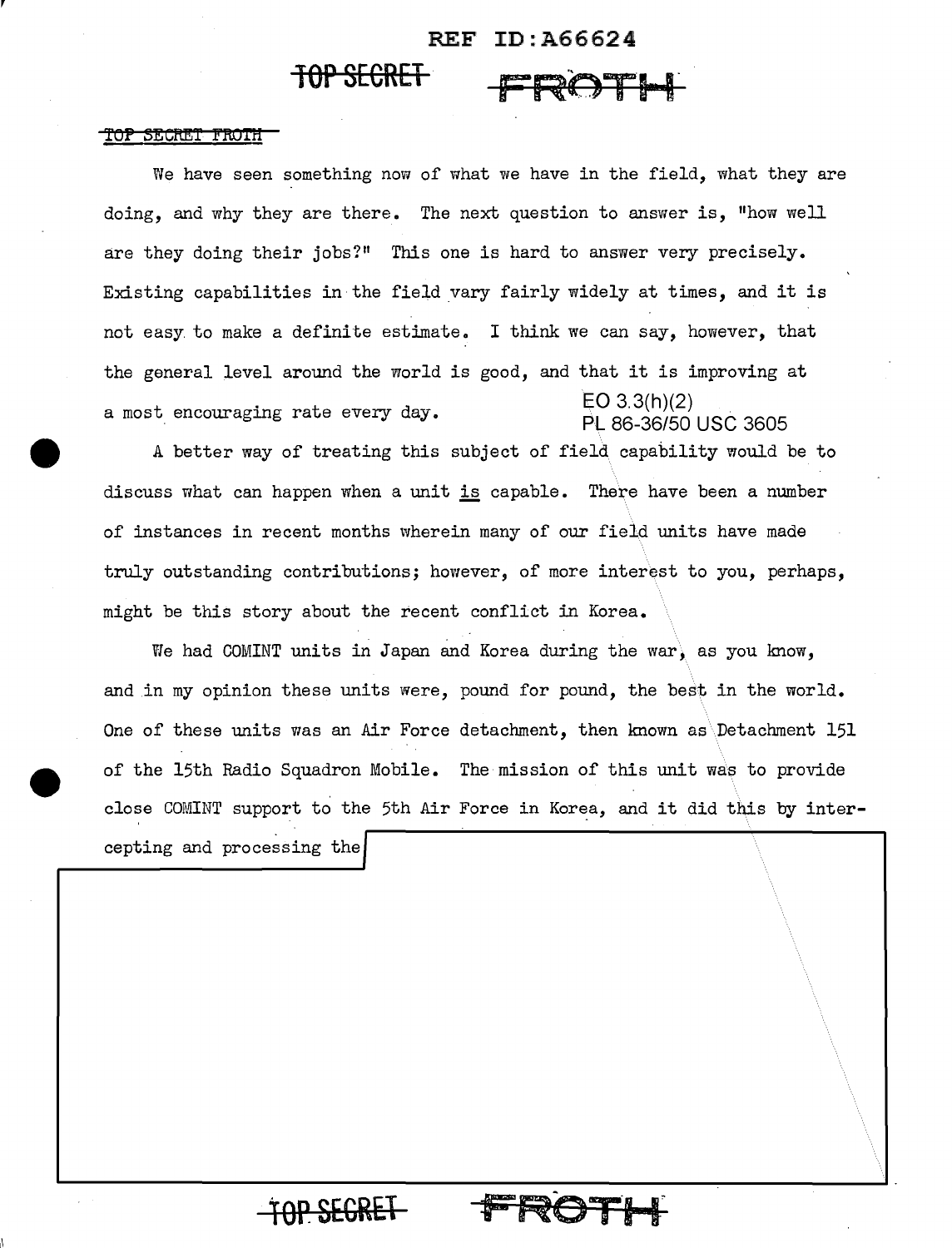TOP SECRET FROTH

English. I mention these details simply/to show that this exploitation effort was not just some sort of low-level operation unique to the field. but was in fact a traditional. COMINT production effort.

 $EO$  3.3(h)(2)

**lOP** ~F ID i'WttTff>~L 86-36/50 USC 3605

 $\lambda$ 

At the end of  $\vert$  certain messages passed on these nets indicated the movement of  $\vert$  area, and  $\vert$  area, and  $\vert$ fact which was most unusual. 5th Air Force was alerted, and Detachment 151 began to watch those links very closely. Several weeks later, at about

matter of minutes and was made immediately available to the 5th Air Force. All that was known so far was that here was a sizeable and unusual flight which may have been scheduled to  $\vert$  . The last placename,

could not be located on any map. . .

Meanwhile, this same message was available to the 6920th Security Group in Japan which, together with NSA, was providing technical \$upport to Detachment 151. The significance of the message was recognized by' Group, and the principal officers and non-coms concerned were called in for a conference. The problem was this vital, last placename,  $\vert$  0n the assumption that this last location might in fact be in  $|a \text{ It. Green}|\$ of the Group staff, a multi-linguist, translated the  $\vert$  expression for

# TOPSEGRET 2 FROTH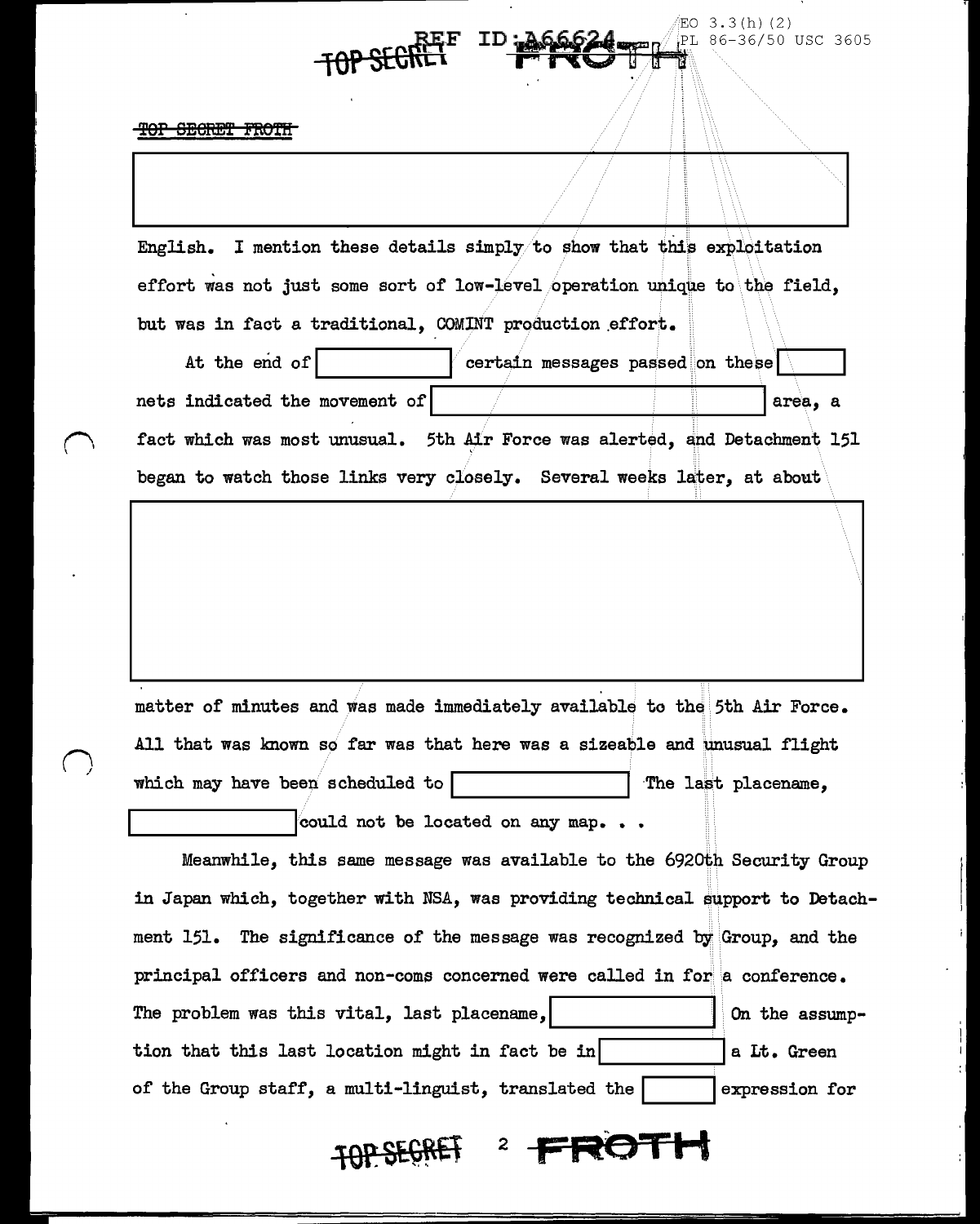### $REF$  ID: A66624  $(2)$ 36/50 USC 3605

<del>- TOP</del> SECRET FROTH

to be a "way" point and not the final destination. This additional information was flashed back to Korea, the 5th Air Force Deputy Chief of Staff for Operations and the Commanding General were notified.

By this time several other messages were noted involving unusual flights of various piston and jet aircraft scheduled for the same area and times concerned.

**BETTERES**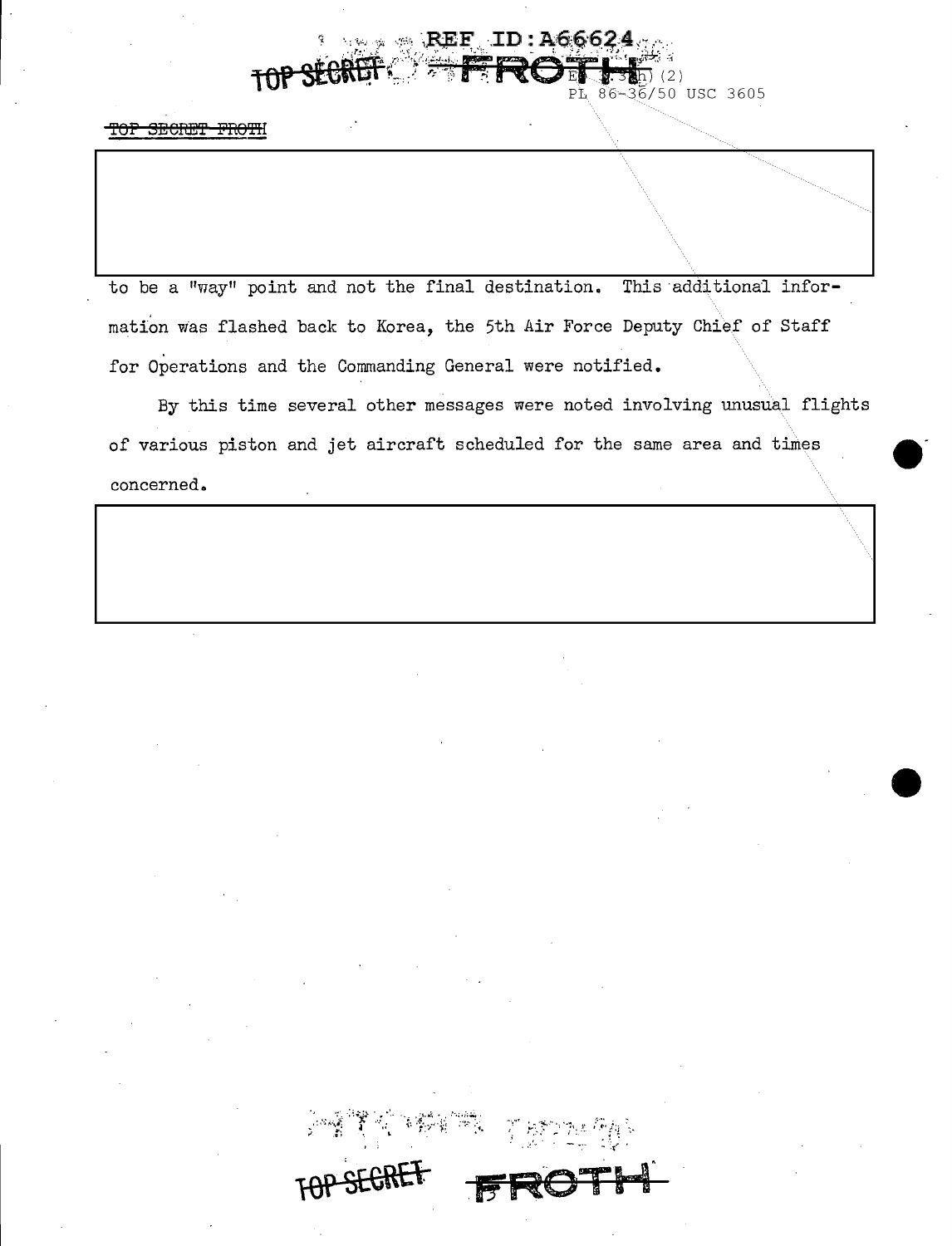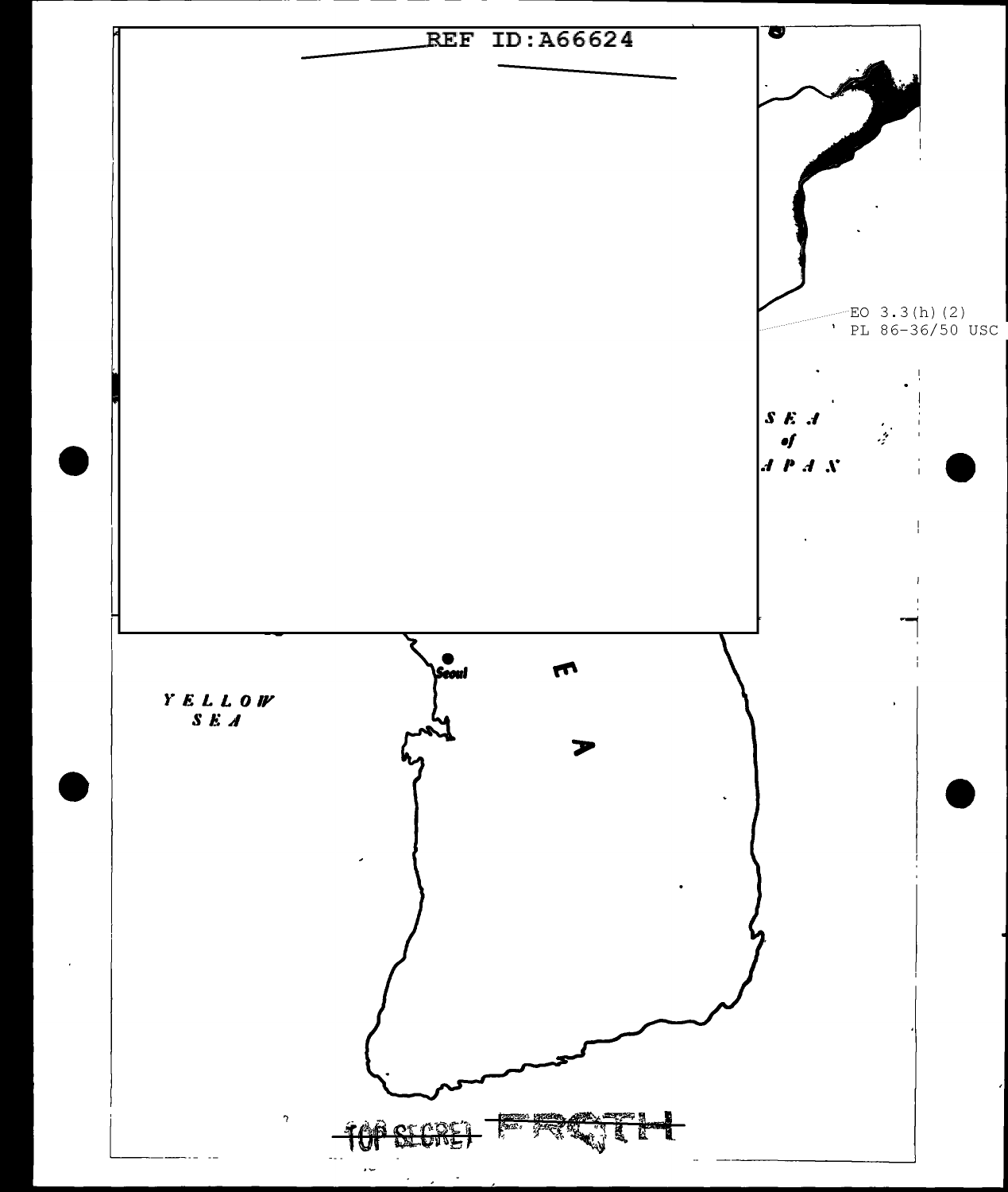EO 3.3(h)(2)<br>RL 86-36/50 USC 3605  $\bar{z}$ 

Ţ

#### SECRET FROTH <del>'OP</del>

 $\overline{\mathrm{+}\mathrm{0}}$ 

| Korean conflict. It was judged that complete failure of this<br>would certainly have the effect of discouraging any future action of this<br>type by the enemy. 5th AF decided to take countermeasures against the<br>flight. | this constituted the |  | $\sim$<br>$\mathcal{L}$ |  | in the |
|-------------------------------------------------------------------------------------------------------------------------------------------------------------------------------------------------------------------------------|----------------------|--|-------------------------|--|--------|
|                                                                                                                                                                                                                               |                      |  |                         |  |        |
|                                                                                                                                                                                                                               |                      |  |                         |  |        |
|                                                                                                                                                                                                                               |                      |  |                         |  |        |
|                                                                                                                                                                                                                               |                      |  |                         |  |        |
|                                                                                                                                                                                                                               |                      |  |                         |  |        |
|                                                                                                                                                                                                                               |                      |  |                         |  |        |
|                                                                                                                                                                                                                               |                      |  |                         |  |        |
|                                                                                                                                                                                                                               |                      |  |                         |  |        |
|                                                                                                                                                                                                                               |                      |  |                         |  |        |
|                                                                                                                                                                                                                               |                      |  |                         |  |        |
|                                                                                                                                                                                                                               |                      |  |                         |  |        |
|                                                                                                                                                                                                                               |                      |  |                         |  |        |
|                                                                                                                                                                                                                               |                      |  |                         |  |        |
|                                                                                                                                                                                                                               |                      |  |                         |  |        |
|                                                                                                                                                                                                                               |                      |  |                         |  |        |
|                                                                                                                                                                                                                               |                      |  |                         |  |        |
|                                                                                                                                                                                                                               |                      |  |                         |  |        |
|                                                                                                                                                                                                                               |                      |  |                         |  |        |
|                                                                                                                                                                                                                               |                      |  |                         |  |        |
|                                                                                                                                                                                                                               |                      |  |                         |  |        |
|                                                                                                                                                                                                                               |                      |  |                         |  |        |
|                                                                                                                                                                                                                               |                      |  |                         |  |        |
|                                                                                                                                                                                                                               |                      |  |                         |  |        |
|                                                                                                                                                                                                                               |                      |  |                         |  |        |
|                                                                                                                                                                                                                               |                      |  |                         |  |        |
|                                                                                                                                                                                                                               |                      |  |                         |  |        |

ID: A66624

 $\mathbf{REF}$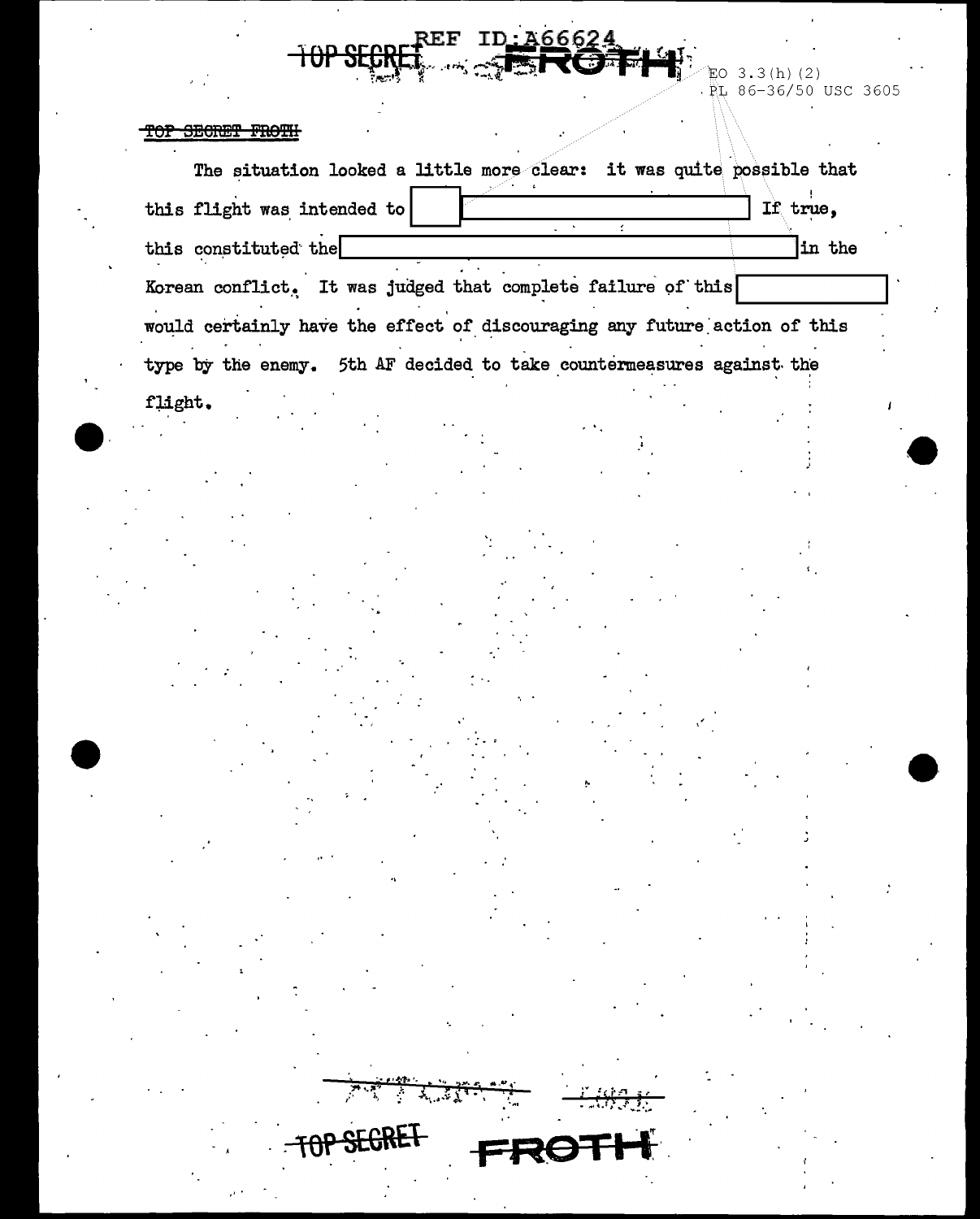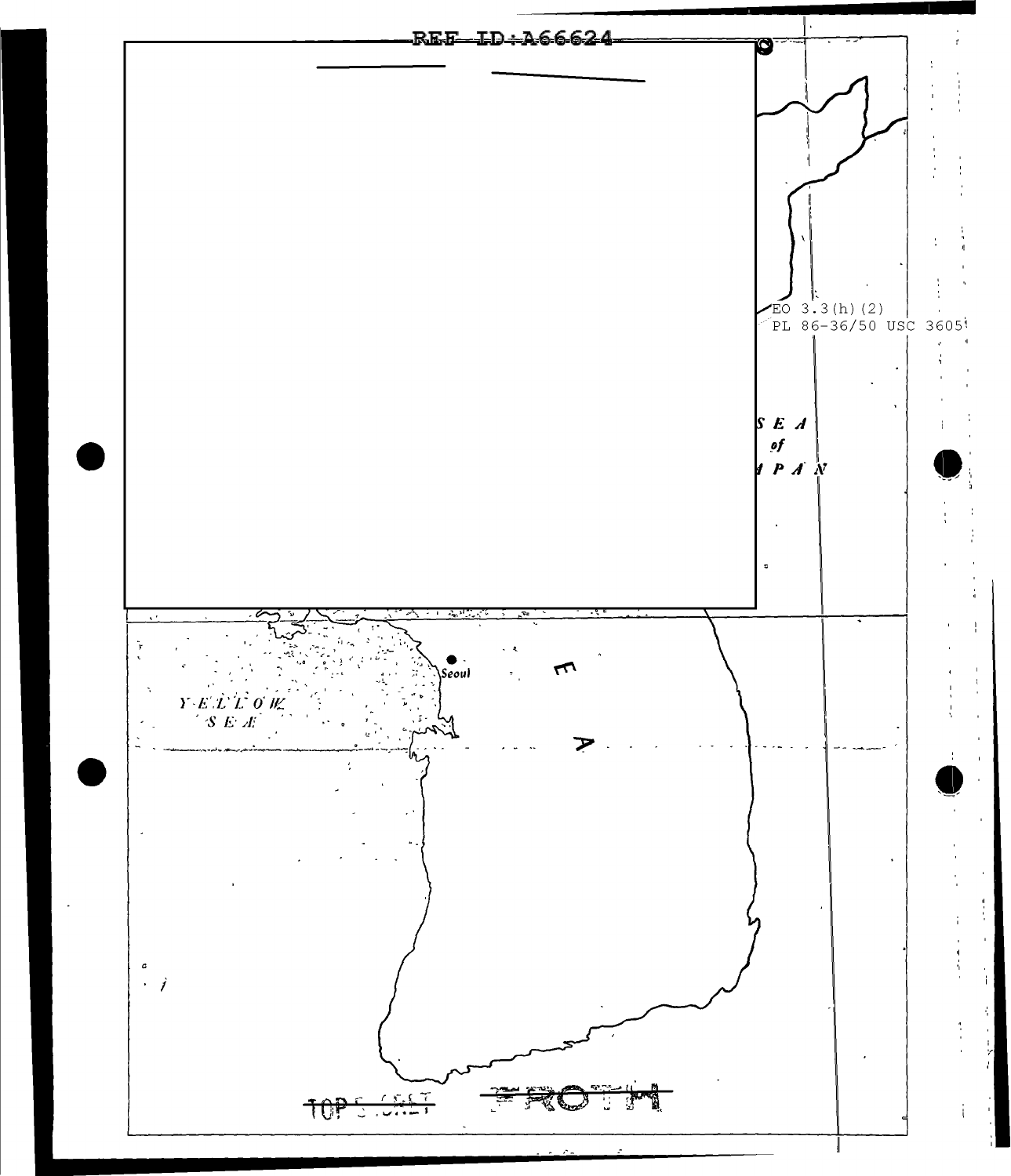### TOP SECRET FROTH

The problem now was to work out an interception plan. First, a Major Nixon, a pretty sharp intelligencer in Korea, got from collateral sources the air-speed of a with normal load. Using this information, plus the sources route given in the original message, and the Nixon calculated how long it would take these bombers to reach the target from time of take-off. It was then necessary to plan the approach of our interceptors. The problem here was to avoid, as much as possible, the enemy air-defense system which was known to be extremely effective. It covered virtually all of except for one small corridor which ran from to a point which was just about in the center of the peninsula, as indicated on the map. Most of our knowledge of this system also came from the COMINT produced by Detachment 151 from the other enemy air communications mentioned earlier. We knew a great deal about this air-defense system; we knew where their visual and radar stations were, how their air-defense system was alerted. how their ground-controllers operated when vectoring their planes against our aircraft, and so on.

**TOP SECRET FRO** 

 $3(h)(2)$ 

 $6 - 36/50$  USC 3605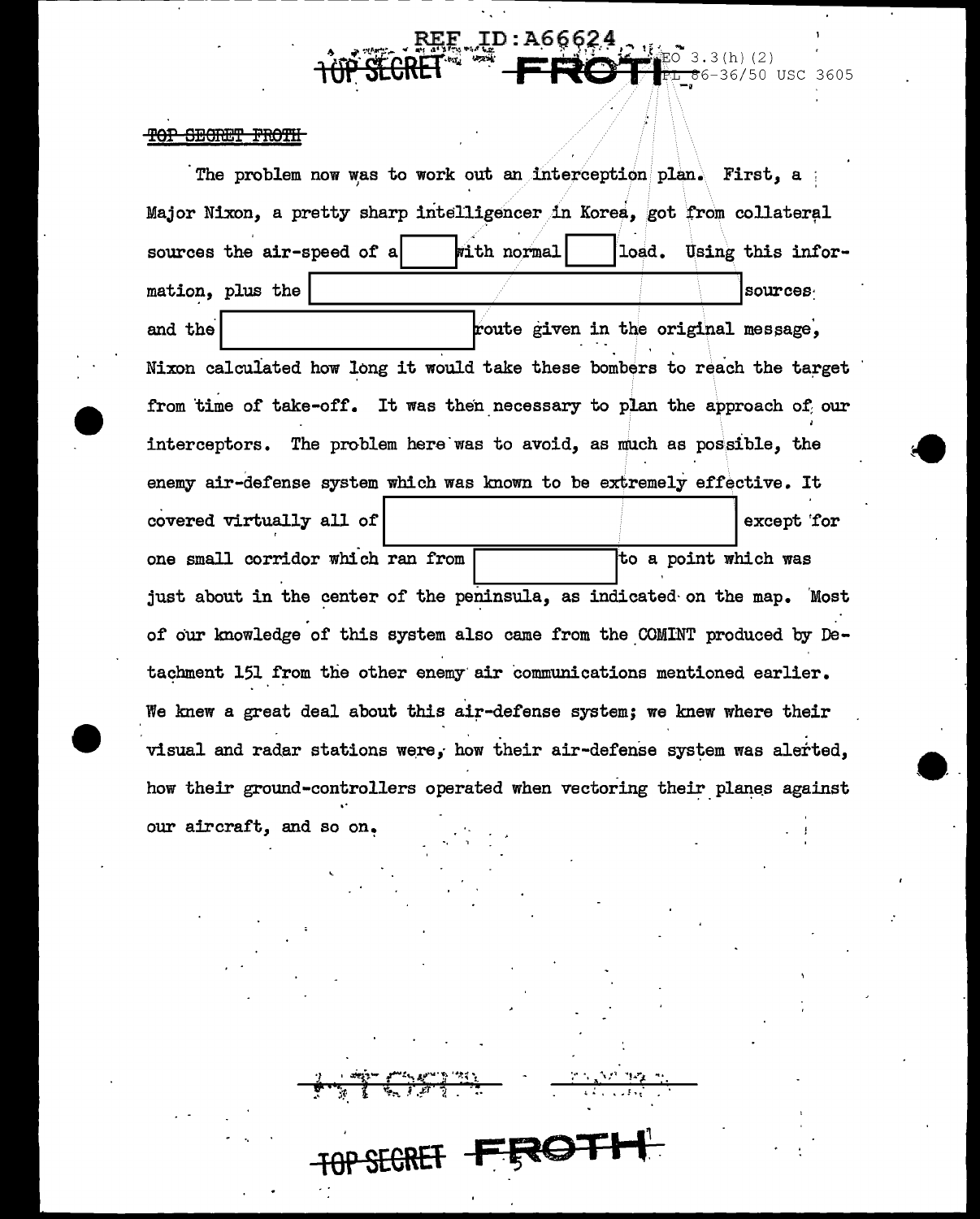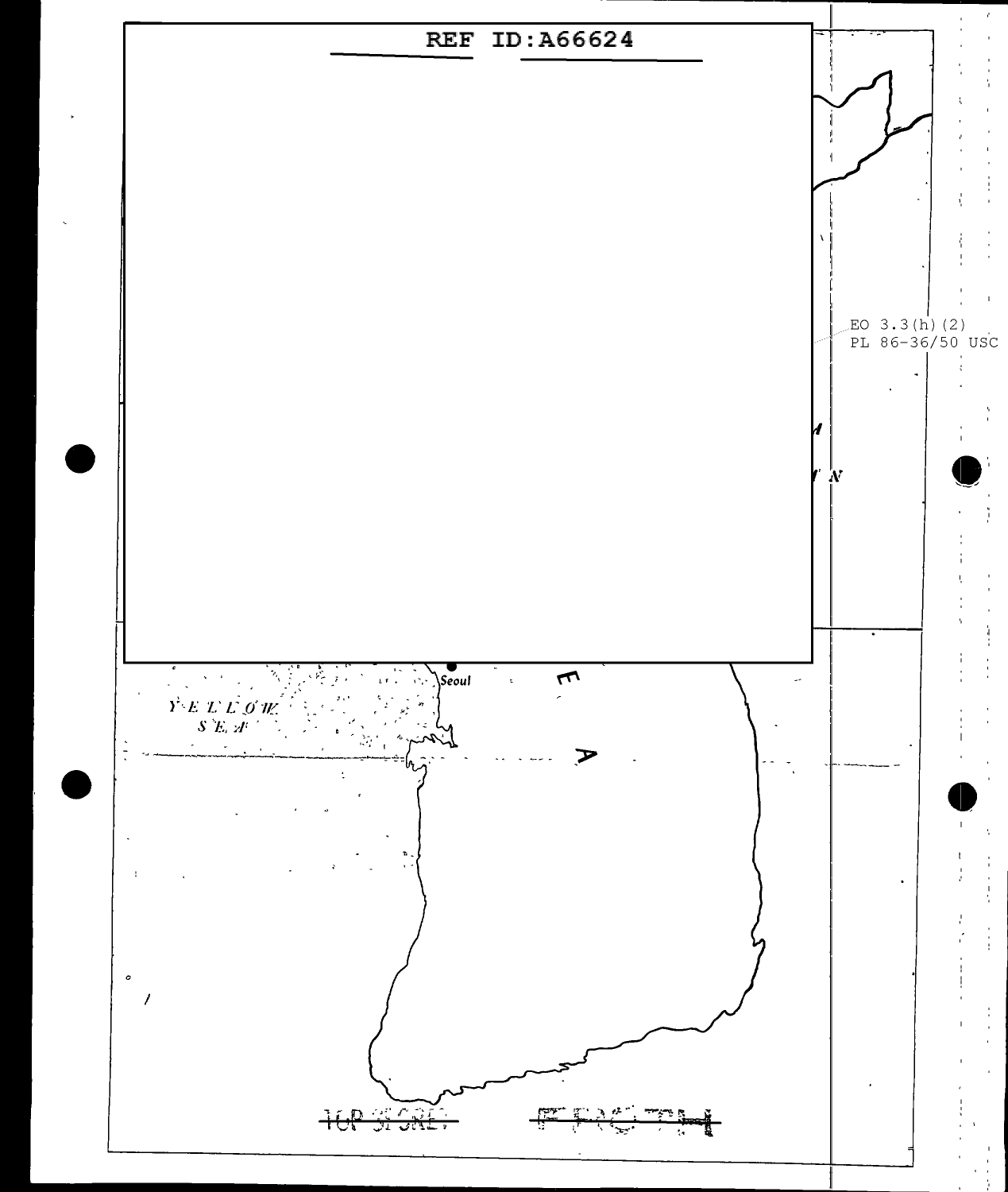#### TOP SECRET FROTH

It was decided that the interception would be by two flights: one would approach the area from the northeast, flying behind the air-defense curtain along the 38th Parallel to the coast, and turning at sea to make its run through the unprotected corridor to the target. The other flight would approach from the sea, southwest of the target area. In this way, our interceptors would almost completely avoid the enemy's air-defense system. (The flight from the northeast, by the way, was led by Major, later Lt. Col. Davis, an ace of the Korean-war who later lost his life in combat).

ID:A66624

2E.F

• --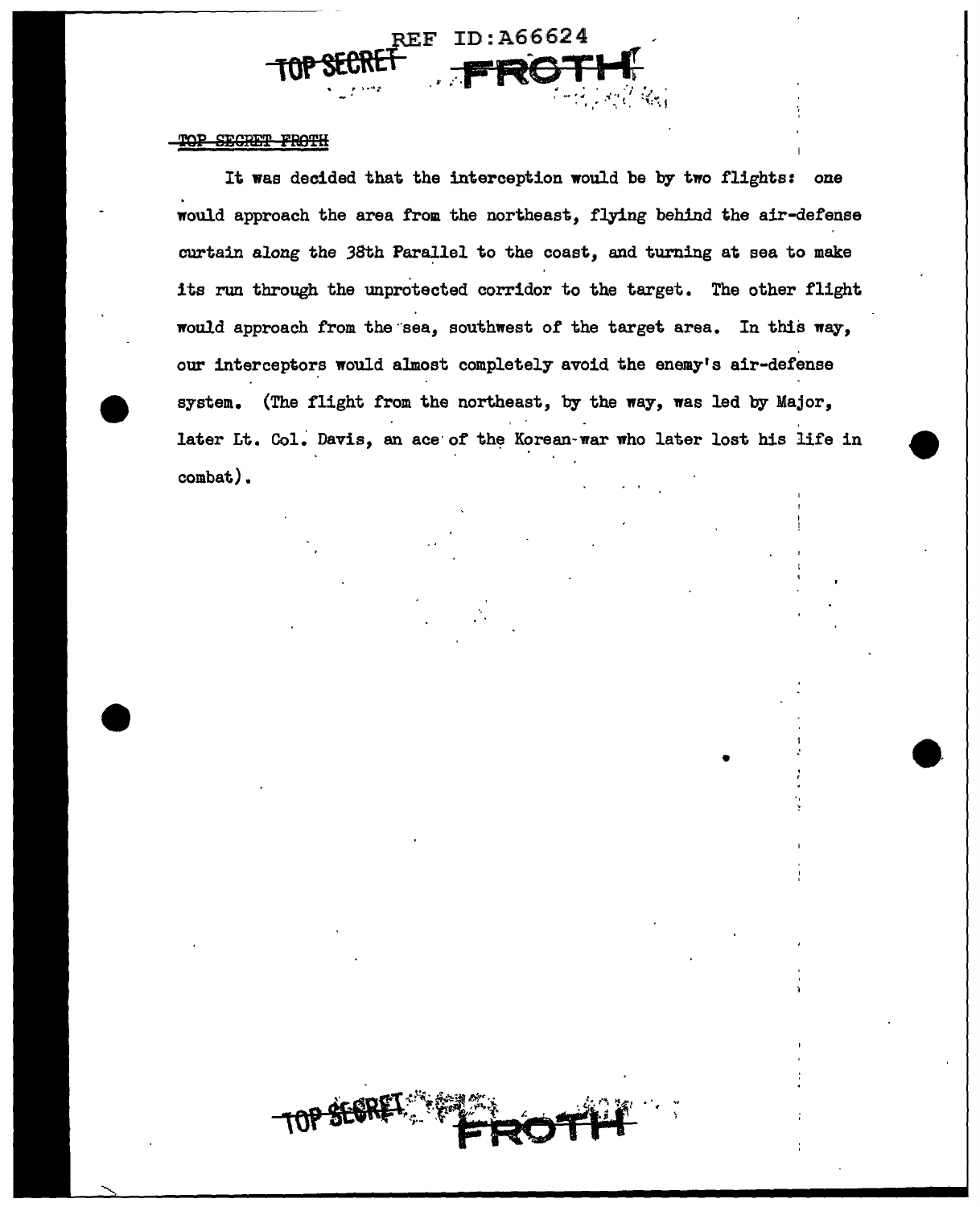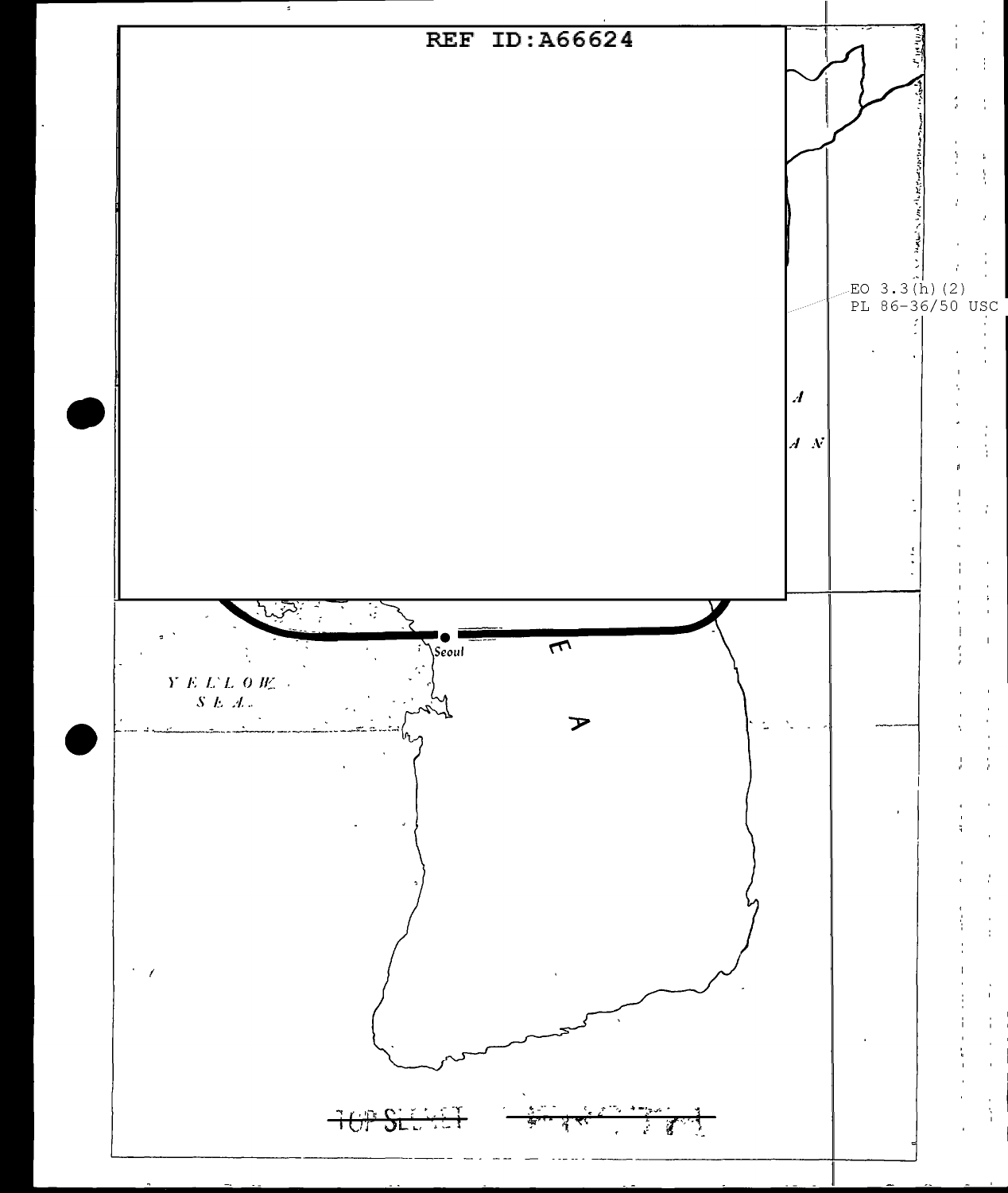# **REF ID: A66624 HOP SECRET FROTH** 2 2 3.3 (h) (2)

 $PL$  86-36/50 USC 3605

### TOP SECRET FROTH

--

The plan was now complete. Only the enemy takeoff time was needed. Then, two messages were intercepted, one of which gave the takeoff time for the bombers, and the other of which gave the takeoff time of several fighter planes from one of the way points. Here, then,  $\phi$ ame the bombers and their escorts. The previously calculated flight times were applied to these actual takeoff times, and the UN fighters wete scrambled at:what was hoped to be the appropriate time to intercept enemy  $|$  ... I say "hoped to be" because everything had to be correct:

The translation of the original message had to be correct.... Lt. Green's rendition of the Korean expression for had to be correct.....

Major Nixon's calculations, which were biased on the route given in the original message, had to be correct.

Our knowledge of the enemy air-defense system, which was based largely on COMINT, had to be correct......

The messages giving the actual enemy takeoff times had to be correct.. In short, COMINT had to be correct!

As our fighters gained altitude and broke out over the target area. they came upon a flight of  $\vert$  aircraft and various piston and jet fighter escorts. The situation was almost exactly as expected. Our fighters made two passes, one in each direction, and returned to Seoul. Enemy losses:

UN losses: none. Further, this bombing mission was effectively disrupted, and it is interesting to note that the against us for the remainder of the war..

**7**

**FR0TI I**